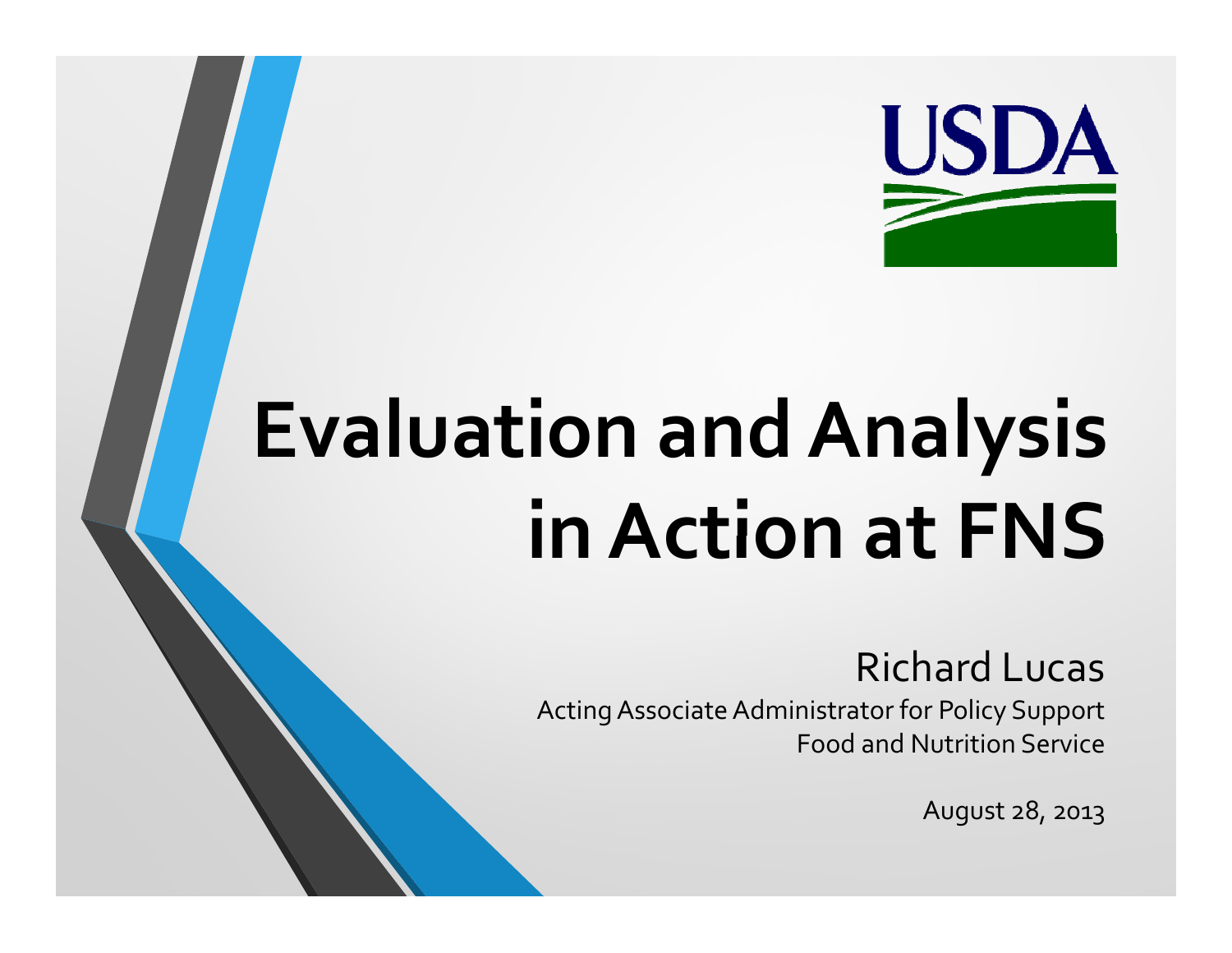### programs **FNS Programs:**

**America'sResponse to Hunger** and Poor SNAP/ **Nutrition**

- 15 Federal nutrition assistance
- Serves more than  $1$  in  $4$  Americans over the course of a year
- Annual spending: >\$110 billion in FY 2013;  $\mathsf S$  >\$102 billion in FY 2014

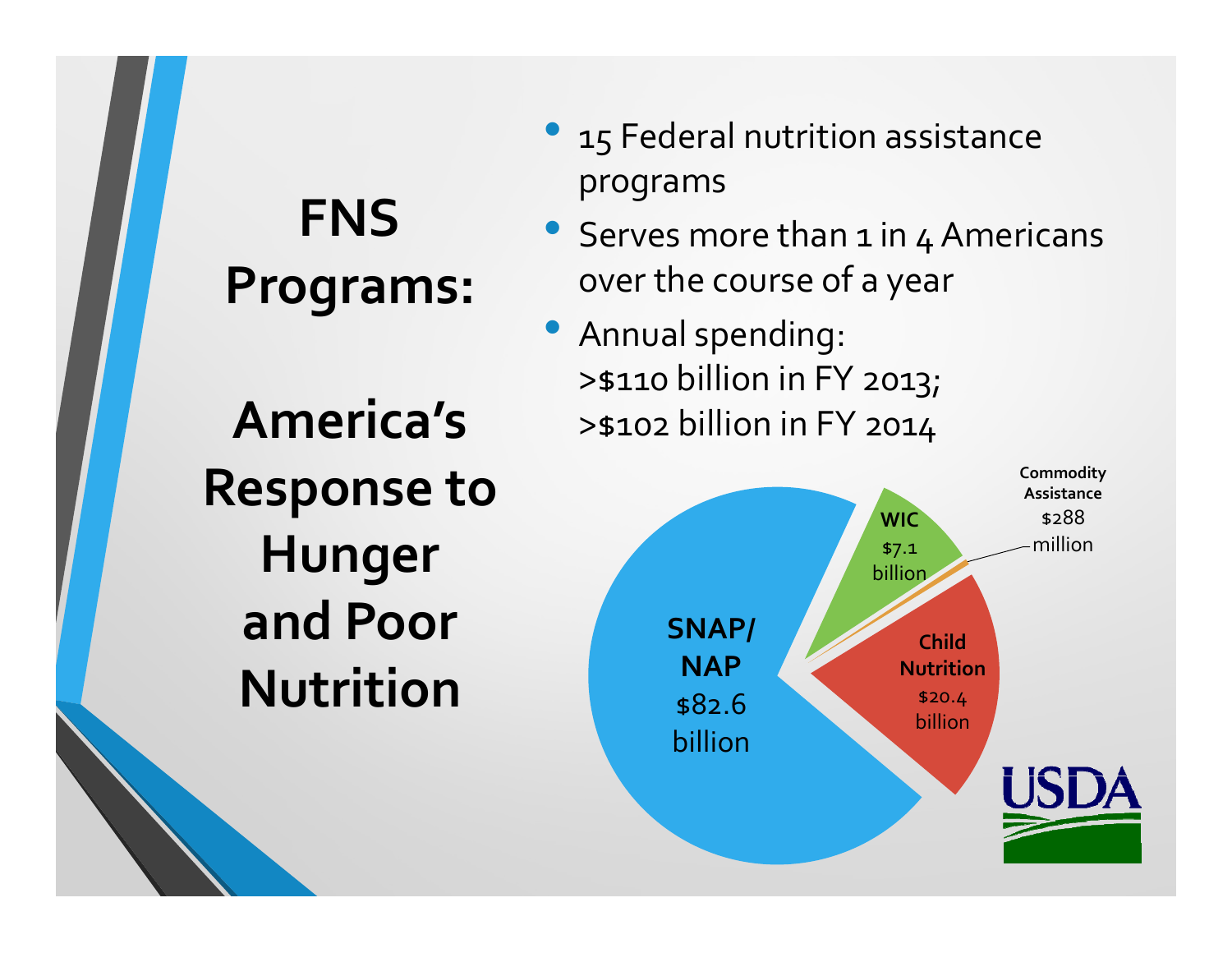#### **Federal Nutrition iAssistance Programs**



- •• Supplemental Nutrition Assistance **Program (SNAP)** – formerly Food Stamps – serves over 47 million people; benefits redeemed electronically in 245,000 food stores nationwide
- • **Child Nutrition Programs**, including the school meals programs, provide food to about 30 million children at schools, child care centers, and other away-from-home settings
- • **WIC** meets the s pecial nutrition and health needs of about 9 million at-risk pregnant women, infants, and young children
- • **Food Distribution Programs** deliver food to those in need through food packages for households or foods provided to food banks and congregate feeding programs

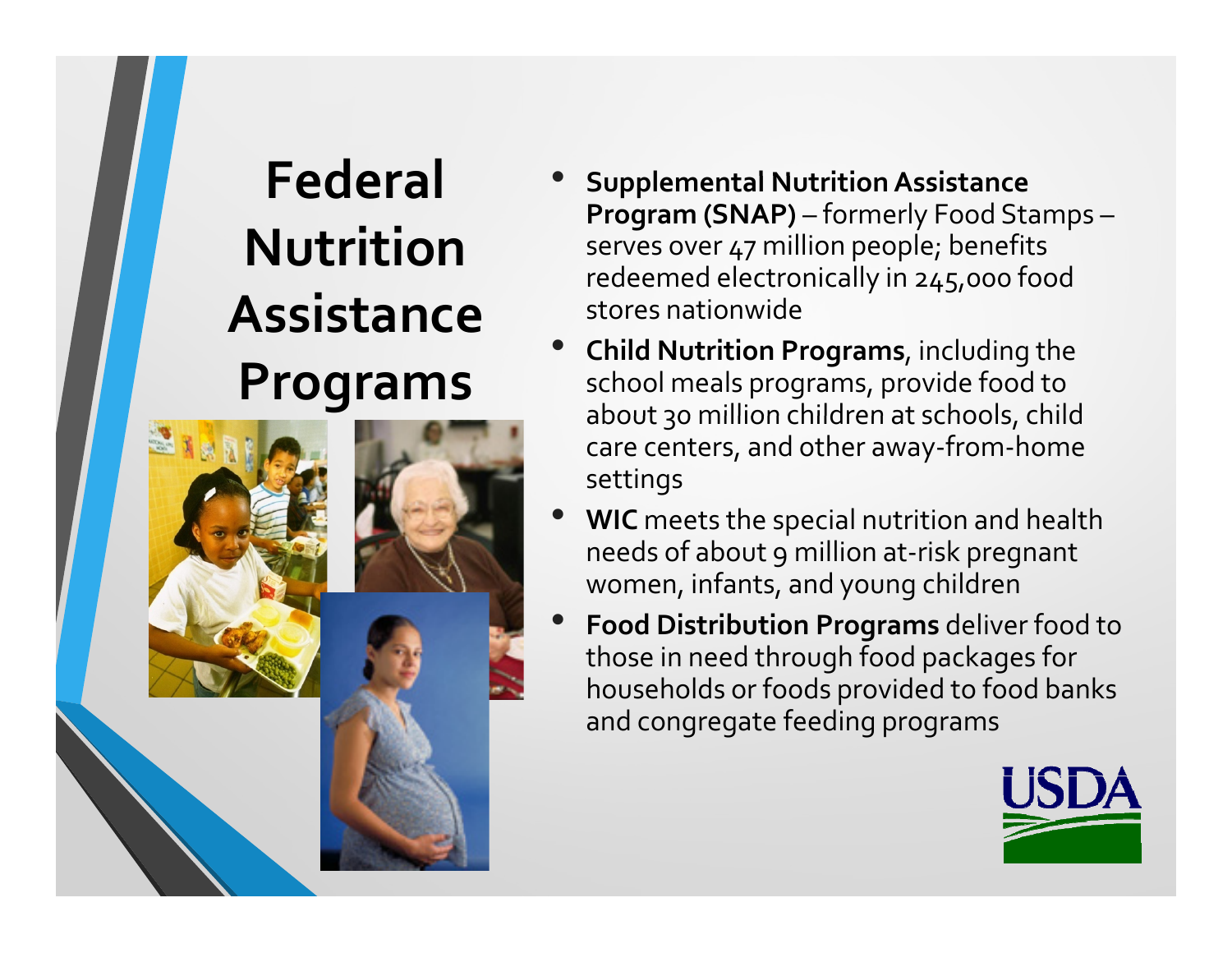## **How FNS**

**Works**

**HOW FNS** Programs work through partnerships with State and local entities

> State/local agencies agree to

operate programs operate

effectively and according to Federal standards

 $\bullet$ Key *FNS* roles:

 $\bullet$ Secure resources in the

budget process and provide them to States;

FNS provides

benefit costs

and most administrative

expenses

 $\begin{array}{\mathbf{S} \setminus \end{array}$  funding to cover

- $\bullet$  Set policies and rules for program operations consistent with Federal law;
- $\bullet$  Provide oversight and technical assistance to ensure that programs are implemented effectively and perform well;  $\bullet$ • Account for Federal resources used by programs to ensure integrity.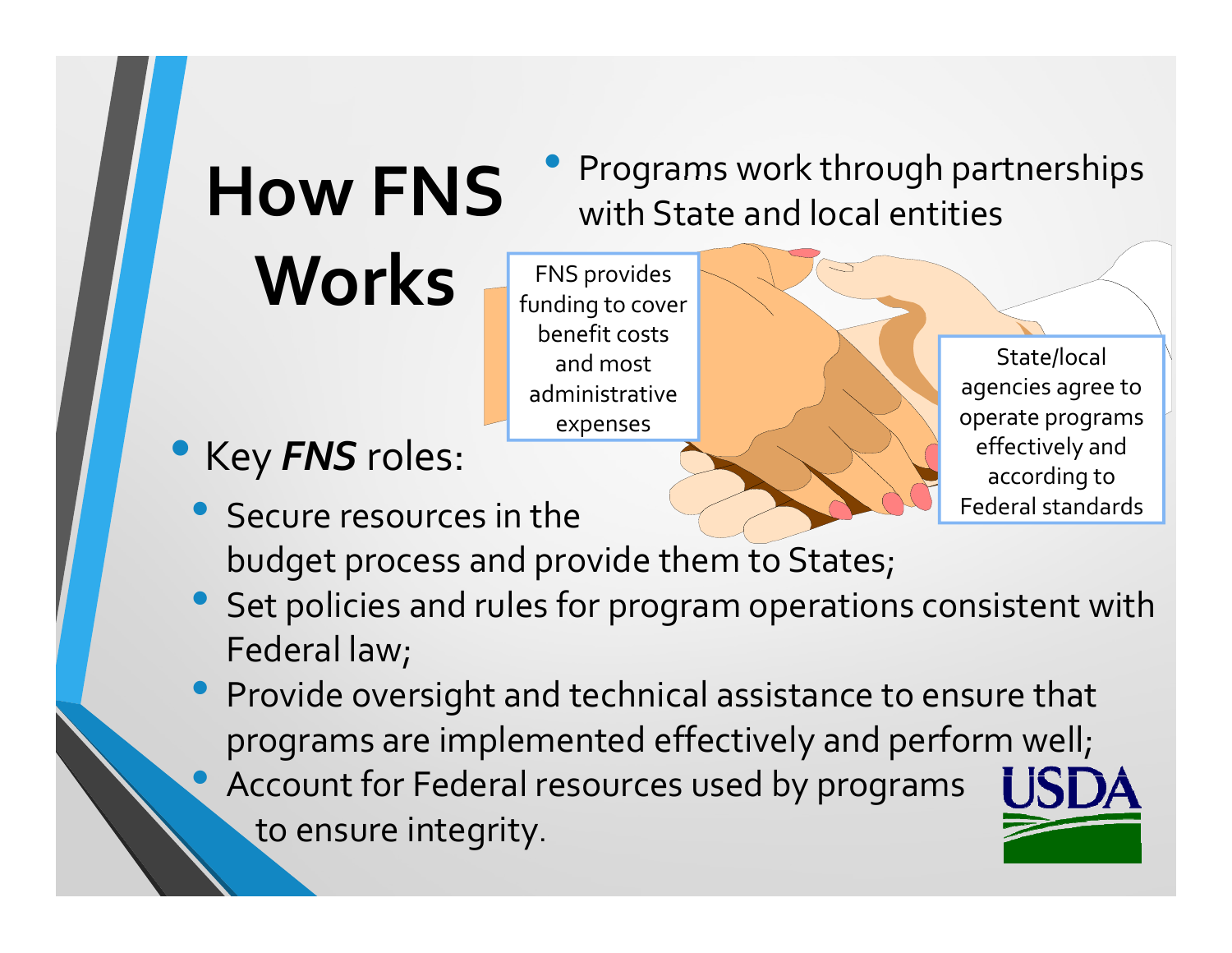#### **What do we mean by evaluation?** •

**How do we** 

**use it?**

- **Program impact evaluations Program**
- **Process evaluations**
- **Cost/benefit analysis**
- **Performance measurement\* and operational assessment**
- **Demonstration evaluations**

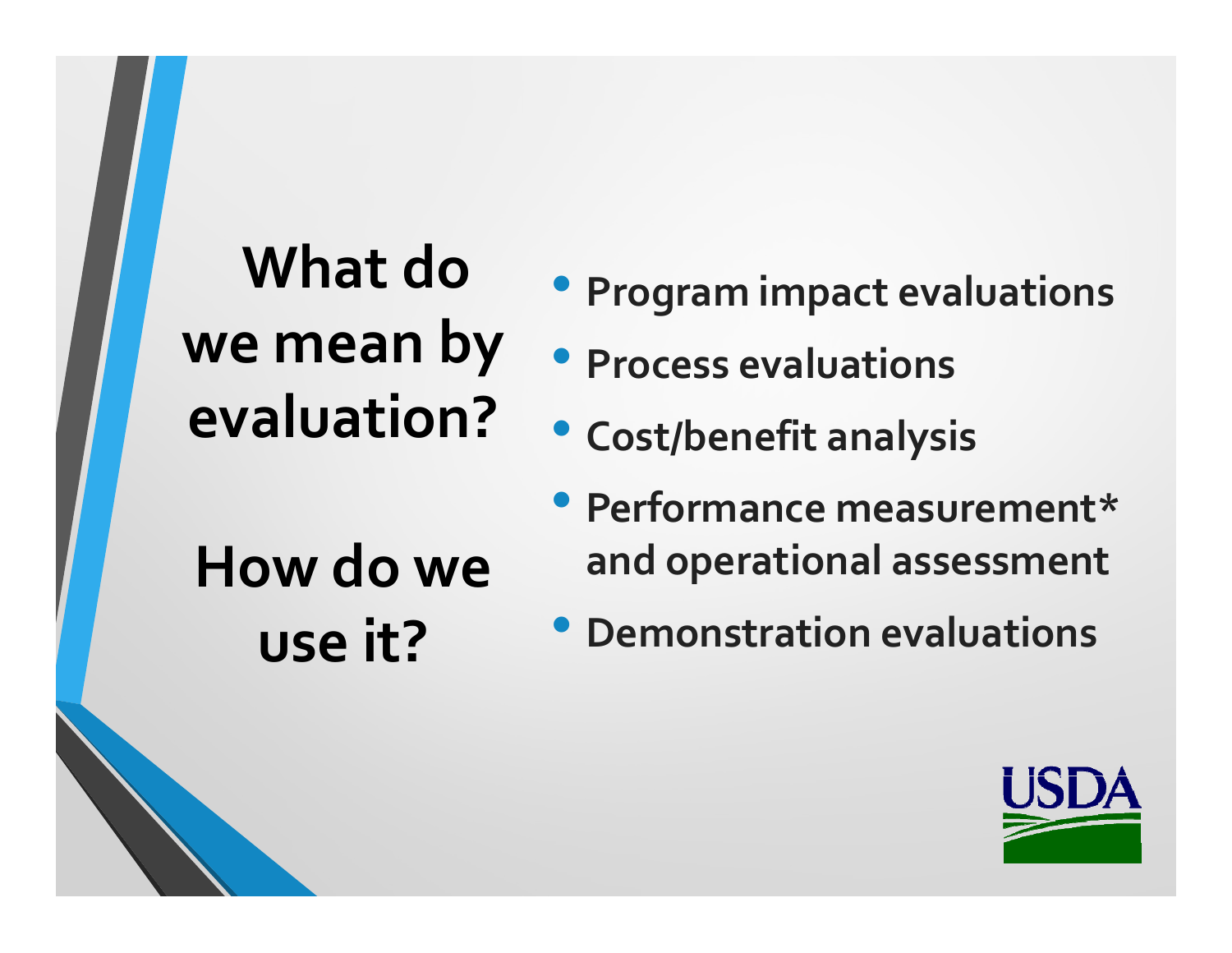**What factors support evaluationuse at FNS?**

- •**Close connection to policy discussions**
- •**Dedicated funding**
- •**Consultation with customers**
- •**Communication, communication, communication**

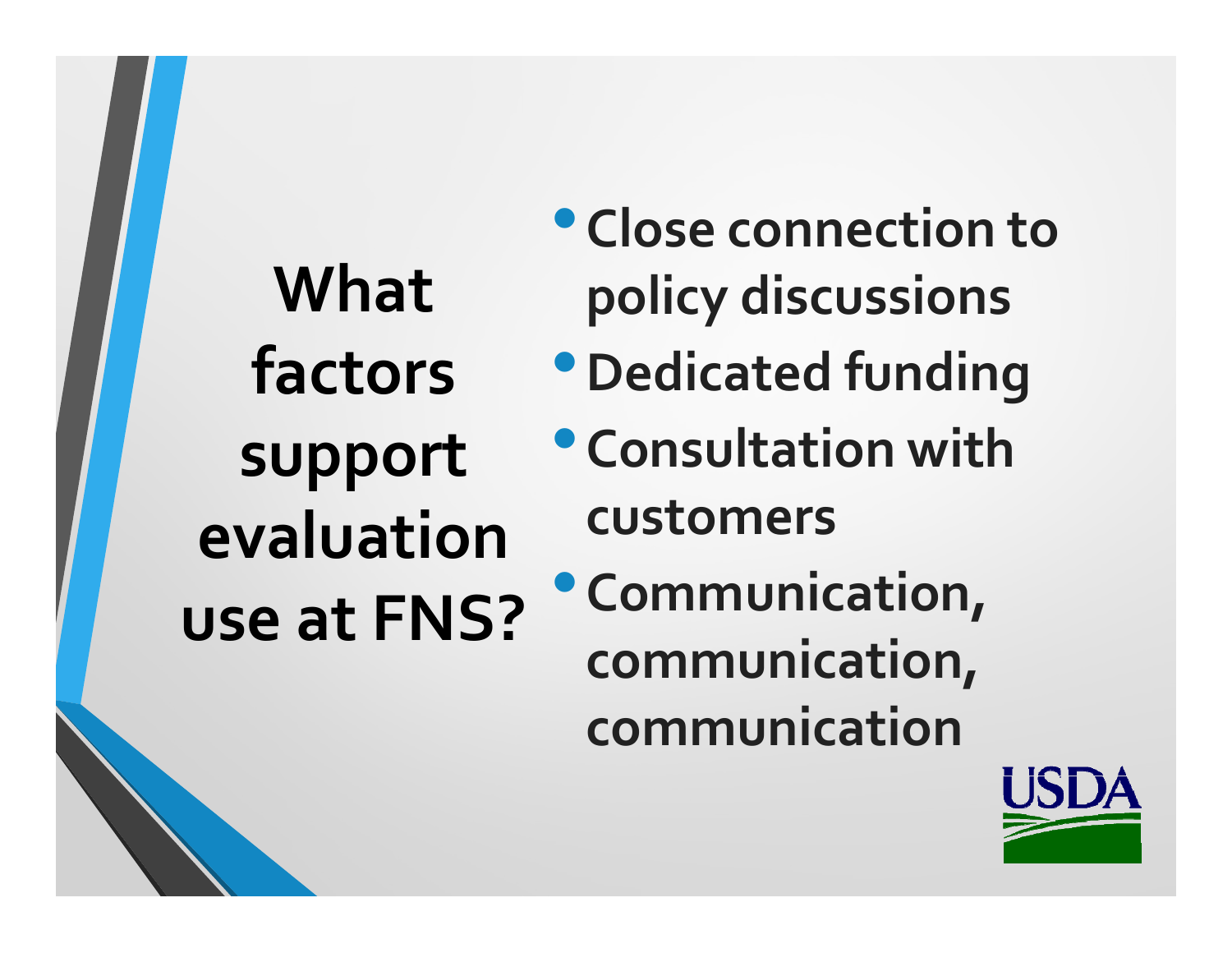## **Know your audience!**

- **O <sup>t</sup> li ur customers are policy officials, program managers, and stakeholders stakeholders.**
- **Share early and often.**
- **Translate the science into plain English.**
- **Offer multiple routes to inform your customer.**
- **Include the essential details** 
	- **– but many aren't.**

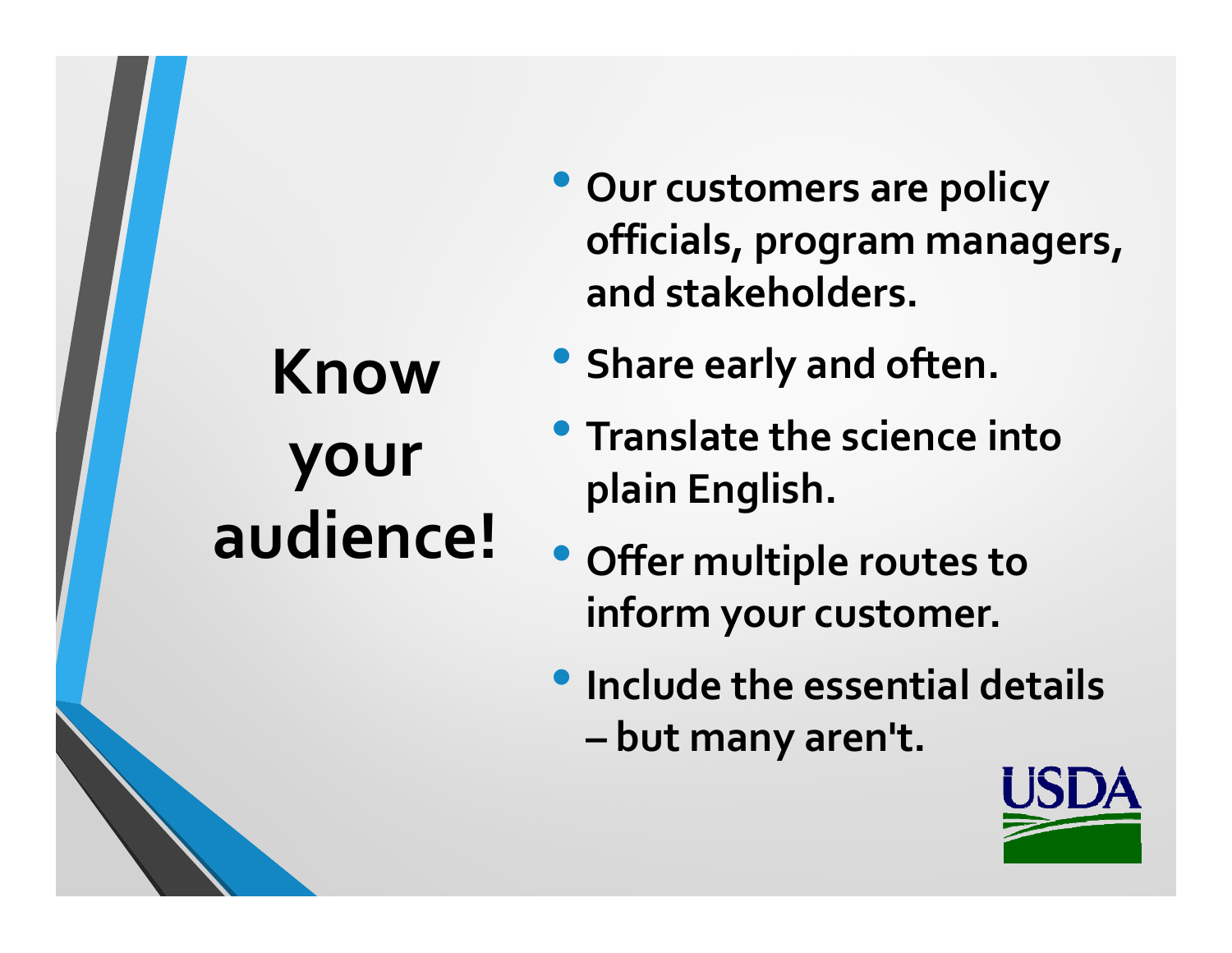## **Think** flexibly **about:**

- *Scope:* Focus on key questions; consider modular approaches.
- • *Method:* Timeliness can trump definitiveness. (But communicate the limitations.)
- *Precision and granularity:* National trend indicators are limited – but not as limited as the study you can't afford.

**(Precision ≠ validity or accuracy!)** 

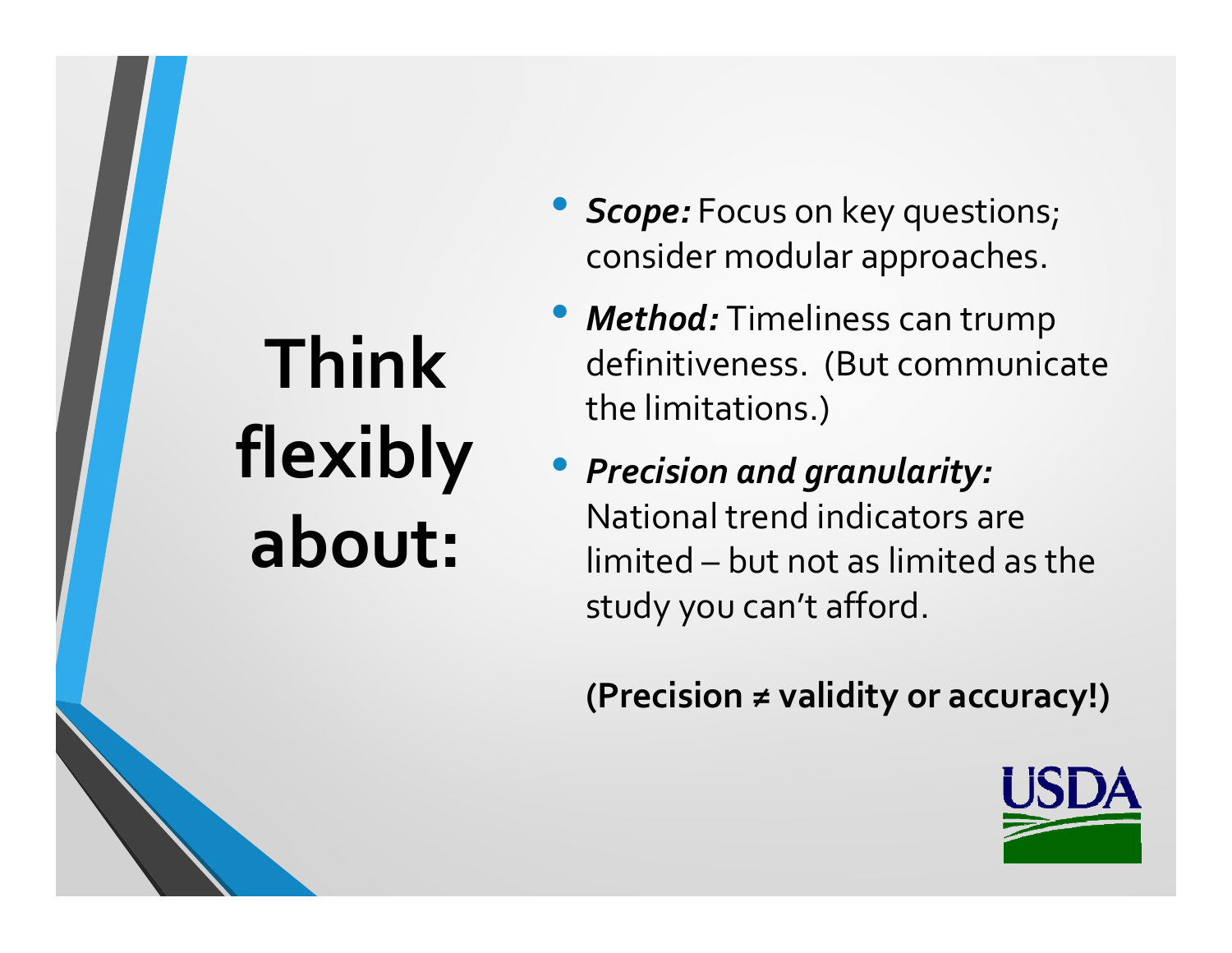#### Staying • Beware false precision. Communicate **safe on the long road** uncertainties and the limits of your knowledge as part of what you *do* know. • **Provide answers that you can live with that can live over the long term.** The information may change as you learn more, but be ready to explain *why*. • **Remember the bigger picture.** Evaluation is one piece of a complicated program/policy puzzle. Influence and Relevance  $\fbox{Cogency} \longrightarrow \fbox{Trust} \longrightarrow \fbox{Influence and}$ **Credibility**